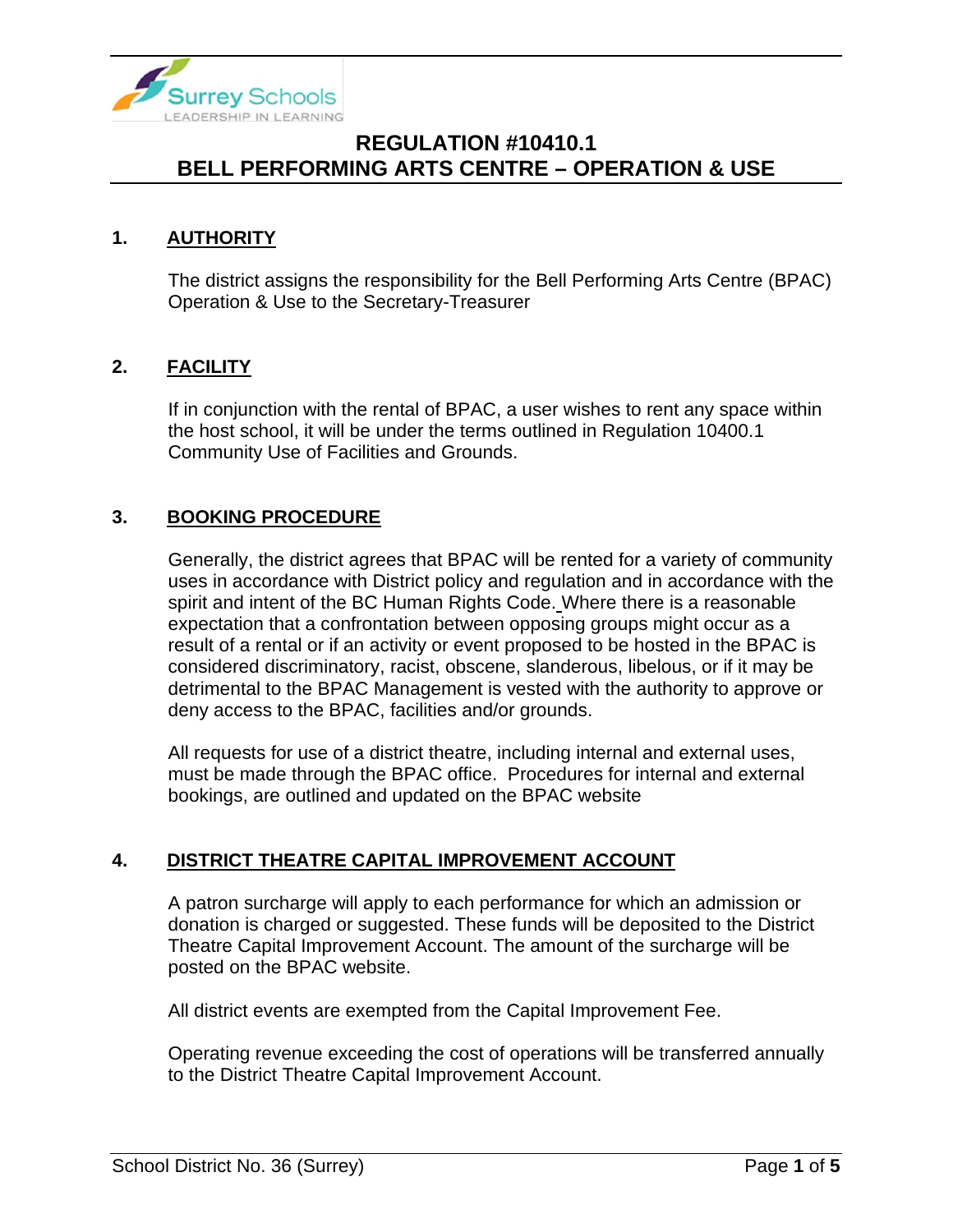

### **5. TERMS OF USE**

Terms of use that apply to all booking groups and which include information regarding rules, loss, theft and insurance coverage will be posted on the BPAC website.

#### **6. MERCHANDISE SALES**

There will be a percentage-based surcharge applied on the gross receipts from the sale of (or donations of cash or in kind made in exchange for), souvenirs, programs, librettos or any other items at BPAC by booking groups. The approval of BPAC management must be obtained in advance of sale of goods on site. The surcharge is posted on the BPAC website.

All district events are exempt from the surcharge.

Sales where 100% of the net proceeds are donated to a registered Canadian charity are exempt from the surcharge.

### **7. OPERATIONS**

All equipment brought in by user groups is subject to the approval of BPAC management.

All members of user groups wishing to work in BPAC during their rental event must meet appropriate certification requirements prior to maintaining or operating any equipment within BPAC.

Persons offering their services as BPAC volunteers are to be selected based on their suitability for the activity. The volunteer application, training and onboarding process for internal students or staff and external candidates is posted on the BPAC website.

#### **8. FOOD AND BEVERAGE**

No food or drink may be served in BPAC, or ancillary areas, or on any of the grounds of the facility by any agency other than BPAC concession without the authorization of BPAC management.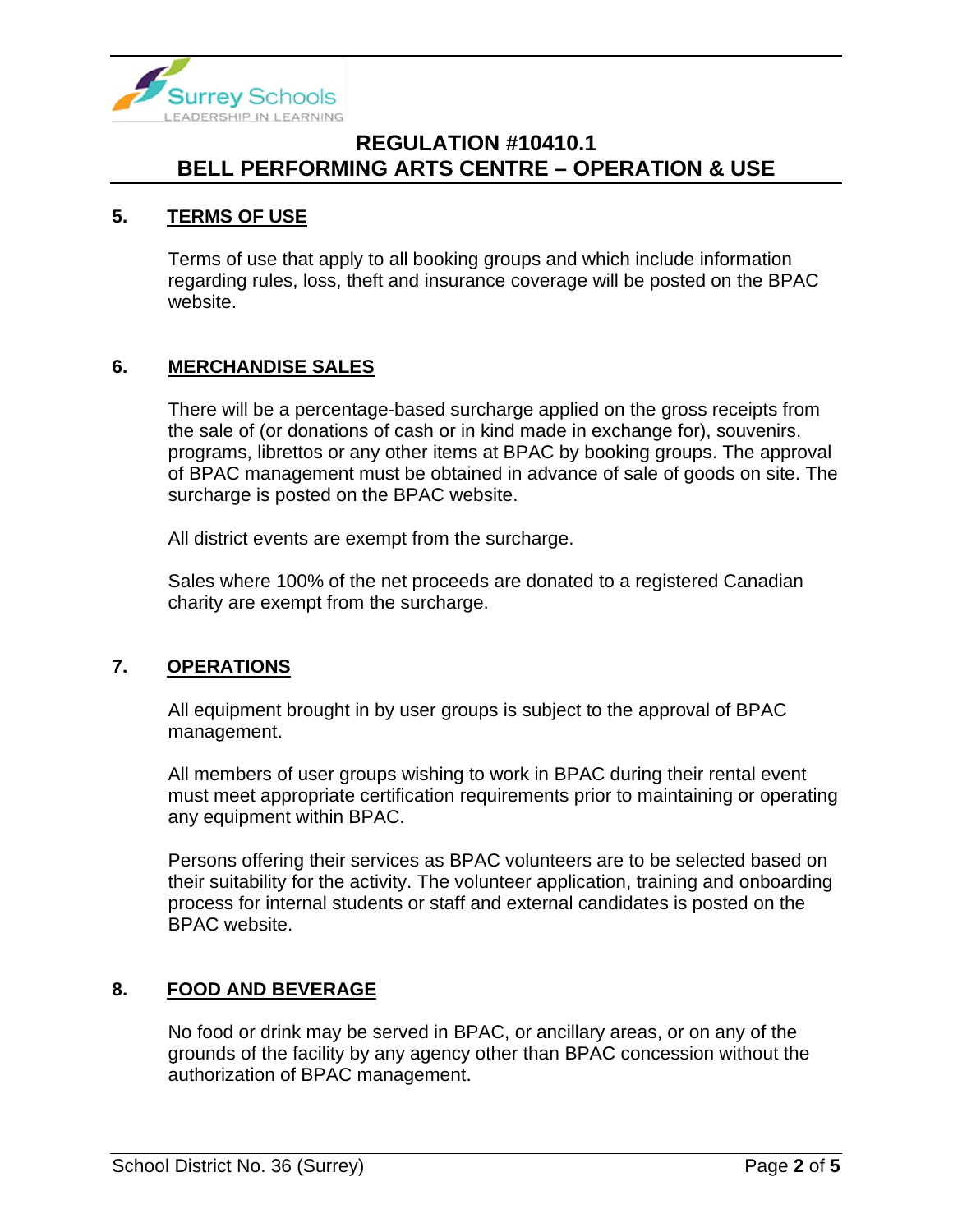

# **9. RENTAL RATES**

Rental rates, rate categories, Capital Improvement Fees, Box Office Fees, Merchandise Fees and all other fees and charges are set each January and posted on the BPAC website.

Additional staffing requirements including technical services, security and extra cleaning or maintenance work, if needed, will be provided at the rates outlined on BPAC website.

Rental storage space for current user groups may be provided at the discretion of BPAC management, at rates to be determined by management.

All bookings must be paid for in advance. Fees owing will be outlined on the license agreement

### **10. TICKET OFFICE**

All user groups must sell and process tickets for events held at the BPAC through the ticket office, except where tickets are sold through TicketMaster. Ticketing charges will be listed on the BPAC website

#### **11. JANITORIAL**

BPAC management, will coordinate janitorial services with the Service Operations Department.

### **12. SECURITY**

BPAC management reserves authority on all decisions related to the safety and security of the patrons, staff and performers at BPAC and for the school and grounds.

BPAC management may require security personnel for an event, including off duty police officers, if deemed necessary, at the booking group's expense.

When events are taking place at the BPAC during school hours, the security and safety of the students and patrons will be the priority.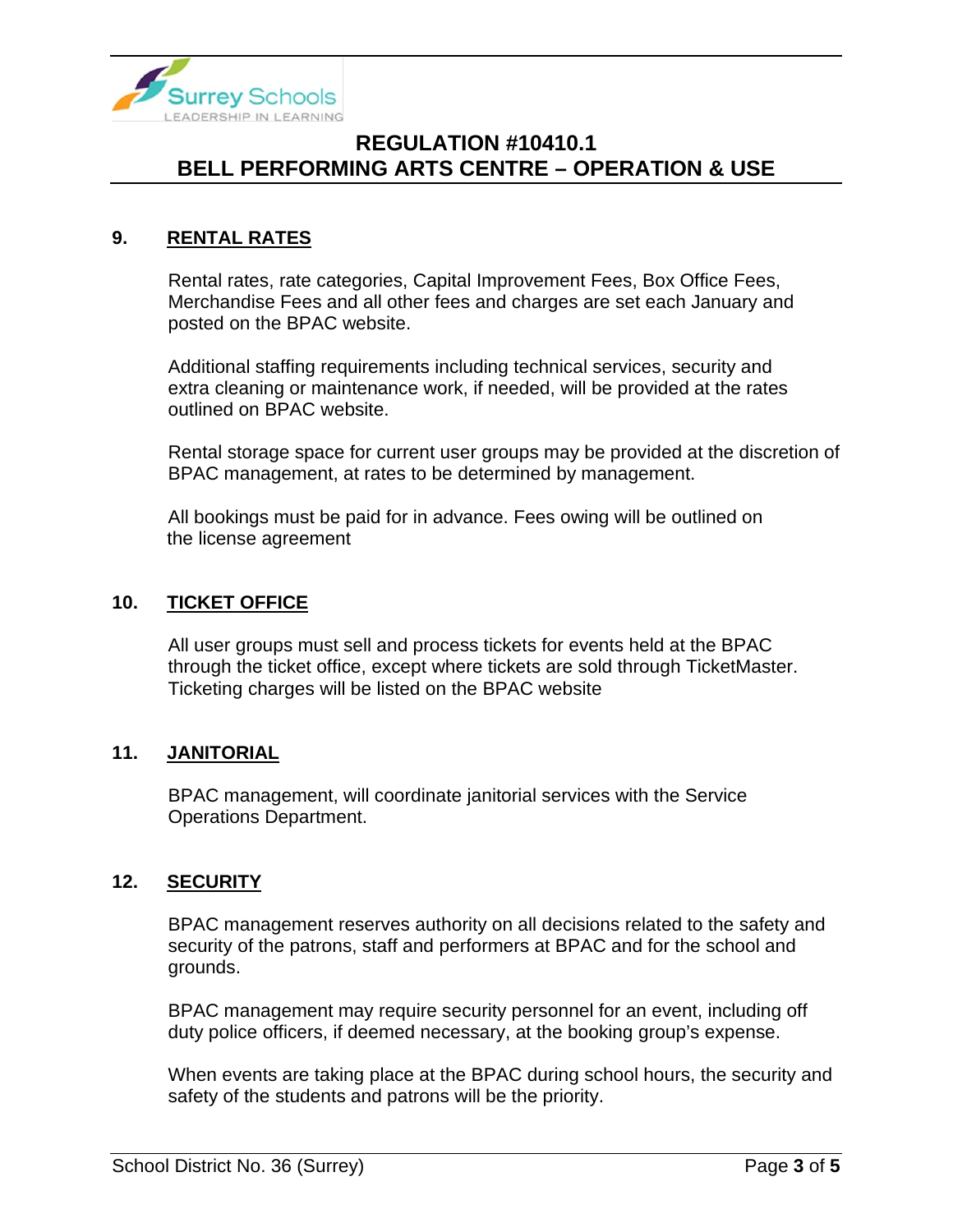

# **13. SMOKING, VAPING, CANNABIS, ILLEGAL DRUGS & ALCOHOL**

The user group shall ensure that there is no smoking, vaping or the use of cannabis or illegal drugs in the facility or on district grounds by any of the user group's employees, volunteers, clients or invitees. If smoking, vaping or the use of the cannabis or illegal drugs persists, the license agreement will be cancelled immediately. The Cannabis Control and Licensing Act prohibits the consumption of cannabis on School District property or within a prescribed distance from school property.

BPAC management may choose to obtain a Special Event Permit in order to sell alcohol from the BPAC concession at events where the consumption of alcohol will not adversely affect staff and patrons. Alcohol will not be served at school district events.

User groups may request permission from BPAC management to obtain a Special Event Permit to host a lobby or green room reception. Such requests will be reviewed by BPAC management to ensure that the consumption of alcohol will not adversely affect staff and patrons.

### **14. TICKETS ADMINISTERED BY MANAGEMENT**

Depending on the event, there may be tickets retained by BPAC management for the following purpose:

- a) Seats for volunteers.
- b) Seats for district theatre management to monitor a performance.
- c) Seats for district theatre promotional purposes.
- d) Seats to deal with ticketing problems.

There may be, from time to time, seats made available to the superintendent for district promotional purposes.